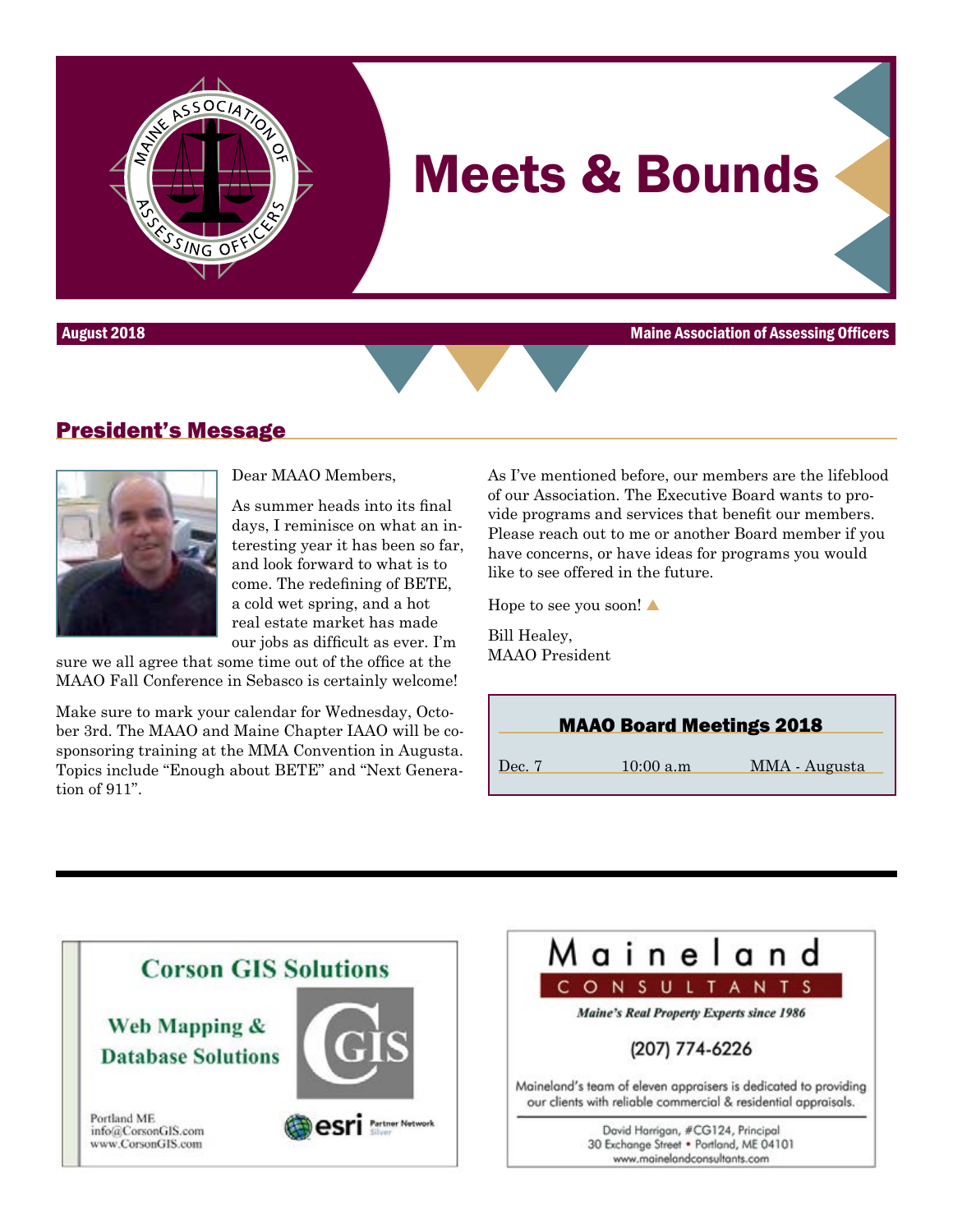#### PRESIDENT

William Healey, Jr, City of Lewiston Phone: 513-3122 E-mail: bhealey@lewistonmaine.gov

VICE PRESIDENT Tammy Brown, Town of North Haven Phone: 867-4433 E-mail: tammybrown4139@aol.com

**SECRETARY** Tammy Brown, Town of North Haven Phone: 867-4433 E-mail: tammybrown4139@aol.com

TREASURER Martine Painchaud, Town of Eliot Phone: 439-1813 E-mail: mpainchaud@eliotme.org

FIRST PAST PRESIDENT Ruth Birtz, Town of Lincoln Phone: 794-3372 Fax: 794-2606 E-mail: assessor@lincolnmaine.org

#### SECOND PAST PRESIDENT

Rick Mace, Town of York Phone: 363-1005 E-mail: rmace@yorkmaine.org

#### DIRECTORS

Dan Robinson Town of Kennebunk Phone: 985-2102, EXT 1333 E-mail: drobinson@kennebunkmaine.us

Roger Hoy Phone: 724-7475 E-mail: mhoy5@roadrunner.com

John Wentworth, Town of Harrison Phone: 583-2241

E-mail: jwentworth@harrisonmaine.org

Darryl McKenney, Town of Waldoboro Phone: 832-5369 E-mail: assessor@waldoboromaine.org

Lewis Cousins, City of Presque Isle Phone: 760-2714

E-mail: lcousins@presqueisleme.us

Deborah Turner, Town of Harpswell Phone: 833-5771 E-mail: dturner@town.harpswell.me.us

Martine Painchaud Town of Eliot Phone: 439-1813 E-mail: mpainchaud@eliotme.org

Travis Roy City of Old Town Phone: 827-3965 EXT 206 E-mail: troy@old-town.org

Craig Skelton Town of South Berwick Phone: 384-3010 E-mail: cskelton@sbmaine.us

#### MAAO BOARD Member Profile: Kelly Karter



You may not be able to tell who this month's member profile is by her photo submission, so let me introduce you to Kelly Karter. She is a 1979 graduate of Mt. Abram High School in Salem, ME. Following graduation, she attended Kennebec Valley Vocational Technical Institute in Waterville, ME and graduated in 1981 with a degree in Business/Office Management. From there she then worked as a Licensed Private Investigator for Tobey

Nason Detective and Security Company for approximately five years.

In 1986 she was hired as the Economic and Community Development Director in Vassalboro, ME under a Community Development Block Grant. When the grant closed, she was retained by the Town of Vassalboro and began taking courses – and later performing duties – in Tax Collection, Town Clerk Practices, Municipal Budgeting, Cash Management, and Tax Assessing. During her fifteen years in Vassalboro, she became a Certified Municipal Tax Assessor (1993). In the fall of 2004 Kelly was offered the position of Chief Assessor in the Town of Winslow. I held that position until I was hired by the Town of Hampden also as Tax Assessor in January 2010.

Kelly included a picture of the "King of her Castle," Stanman, who is an inside cat unless he is on his leach and spending quality time outside with Kelly.

MAAO thanks, Kelly for agreeing to assist us with this months Member Profile. A

Web GIS

**Tax Mapping** 

Your new site can be online in days! Please call for a free demo.

GIS is easy.

#### **Online Property Information**

www.mainstreetgis.com 888-827-6612 info@mainstreetgis.com

**MainStreetGIS** 

### ANNUAL DUES

Regular Membership: \$30/person Associate Membership: \$30/person Subscribing Membership: \$200/business\* Municipal Membership: \$50/municipality\*\* Student Membership: FREE

\*Includes all employees \*\*Includes Boards of Assessors & Elected Municipal Officials

Please visit our website at: <www.maineassessors.org>for more information and membership application form.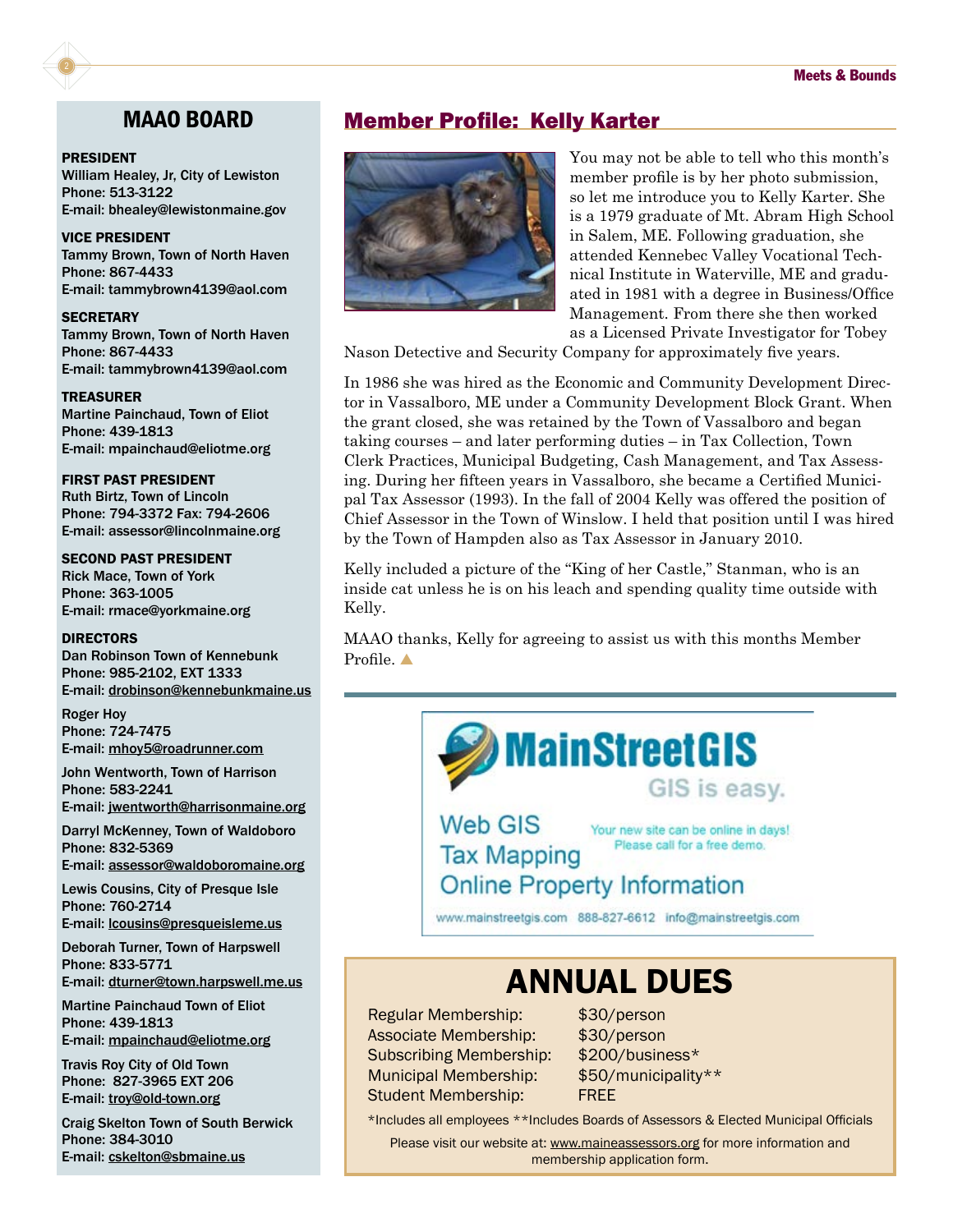#### MAAO Secretaries Report

The MAAO Board met on August 3, 2018. The Board heard from all Committee Chairs that were in attendance. Each Committee Chair discussed the activity of their individual committee.

Travis informed the Board of the review of the By Laws draft by Clinton Guthrie. The Board was happy to hear they are making a positive recommendation of change to the MAAO By- Laws. An official vote will be taken at this year's Annual Meeting.

Tammy reported that the current membership is 252 paid members and 26 unpaid as of August 3, 2018.

The Executive Committee met following this meeting to choose this year's Assessor of the Year. They are thankful to those who took the time to make nominations for this award.

There was also discussion regarding hosting more than one Board of Assessment Workshop. After much discussion it was determined to stay with the current spring Board of Assessment Review Workshop with the satellite location to be determined at a later time.

I hope by now you have received your MAAO Fall Conference registration material. MAAO's Fall Conference will be once again held at Sebasco Harbor Resort this year. The conference agenda is now set thanks to the hard work and dedication of Bill Healey and the Conference Committee. We hope you decide to join us for what we know will be a very informative conference.

The agenda for the Fall Conference is as follows:

#### **Wednesday, September 5, 2018**

Dorothy Jacks, AAS, IAAO President

Chad Carleton, Special Agent MDEA

"Dangerous Drugs and Things We Need to be Aware Of"

N. Joel Moser, Bernstein Shur

"Dark Stores, Section 706-A, Managing and Defending Large Assessment Appeals (redux), Dates from the Field"

#### **Thursday, September 6, 2018**

Gary J. McCabe, CAE, IAAO Senior National Instructor

"Affordable Rent-Restricted Property Valuation"

Spaghetti Dinner

MAAO Membership Meeting - Listserv Topics

#### **Friday, September 7, 2018**

Kate Dufour, MMA & Maine Revenue Services

"Legislative Update"

The next MAAO Board Meeting will be held on December 7, 2018 at 10:00 at MMA in Augusta. If you have anything you would like the board to take up, please contact any board member.

Until next time, enjoy the beauty of summertime in Maine.

Respectfully submitted by, Tammy Brown

### **Membership Questions?**

Please contact Affiliate Services at: 1-800-452-8786



#### **M.A.A.O. Scholarships Available!**

**Once again we would like to remind you that MAAO is able to offer scholarships towards any accredited assessors courses.**

**If you would like to apply please fill out the application for scholarship and send to:**

> *Maine Association of Assessing Officers C/O Maine Municipal Association 60 Community Drive, Augusta, ME 04330*

*or email to rmace@yorkmaine.org.*

**The deadline is 60 days prior to the event you intend to use the scholarship for.**

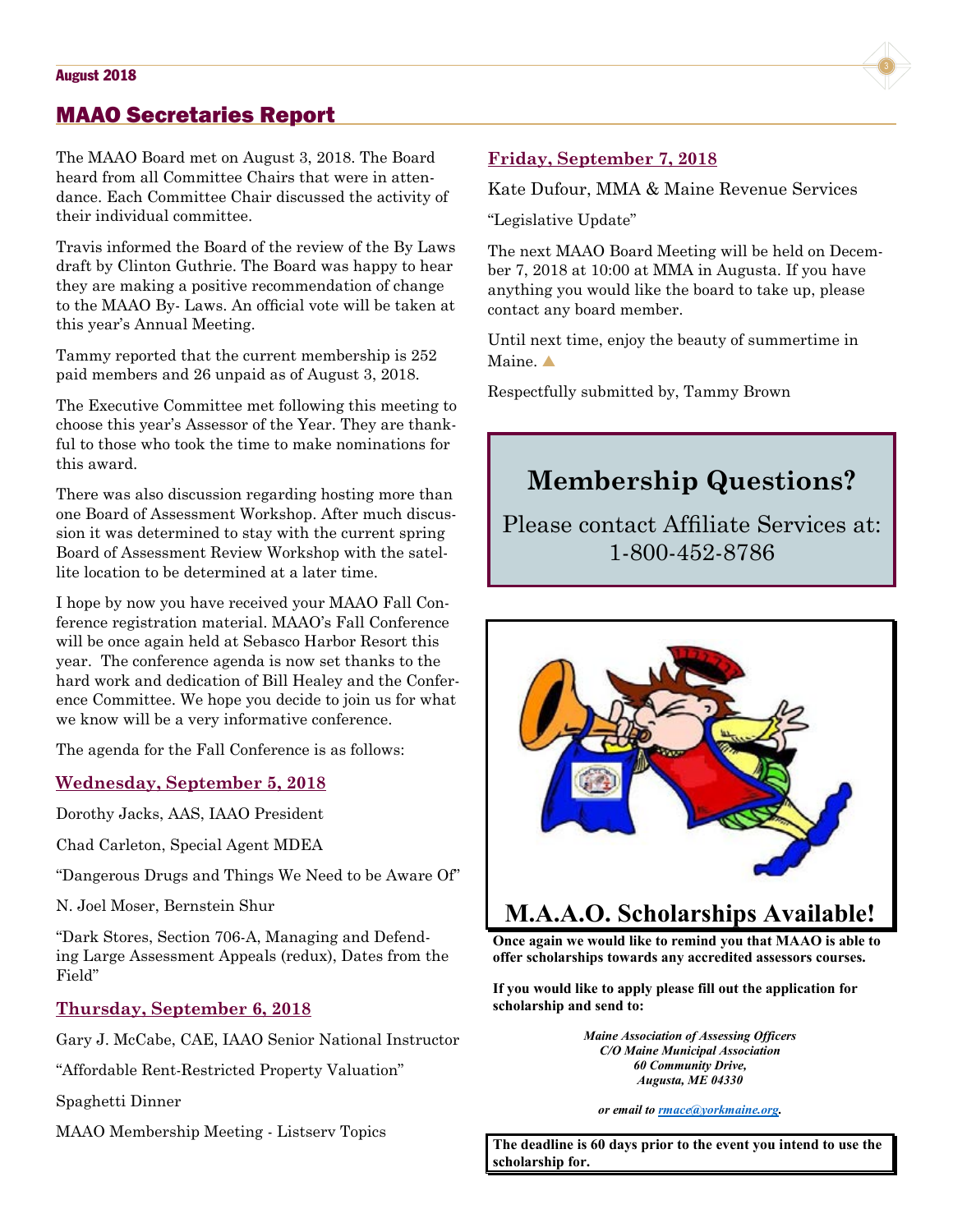

The decision of awarding the amount and the number of scholarships is made by the MAAO Board of Directors.

**Please print clearly**. **Application must be submitted 60 days prior to the event you plan on attending.**

|                                         | Name:                                                                                                                                                                                                                          |
|-----------------------------------------|--------------------------------------------------------------------------------------------------------------------------------------------------------------------------------------------------------------------------------|
|                                         |                                                                                                                                                                                                                                |
|                                         |                                                                                                                                                                                                                                |
|                                         |                                                                                                                                                                                                                                |
|                                         | E-Mail: 2008. 2008. 2010. 2010. 2010. 2010. 2010. 2010. 2010. 2010. 2010. 2010. 2010. 2010. 2010. 2010. 2010. 2010. 2010. 2010. 2010. 2010. 2010. 2010. 2010. 2010. 2010. 2010. 2010. 2010. 2010. 2010. 2010. 2010. 2010. 2010 |
|                                         |                                                                                                                                                                                                                                |
|                                         |                                                                                                                                                                                                                                |
| accurate.                               | I certify that the information furnished by me in this application is complete and                                                                                                                                             |
|                                         | Signed: Date: Date:                                                                                                                                                                                                            |
| qualify to receive a scholarship:       | On a separate sheet of paper, please state in your own words the reasons you believe you                                                                                                                                       |
| Please return completed application to: |                                                                                                                                                                                                                                |
|                                         | Maine Association of Assessing Officers                                                                                                                                                                                        |
|                                         | C/O Maine Municipal Association                                                                                                                                                                                                |
|                                         | 60 Community Drive<br>Augusta, ME 04330                                                                                                                                                                                        |
|                                         |                                                                                                                                                                                                                                |

If you have any questions regarding the application process contact Joan Kiszely at 1-800-452-8786.

**Note:** Selections will be made based on the application information received, funds available and eligibility. The Chair of the Scholarship Committee will notify all recipients and announce their names in the MAAO newsletter.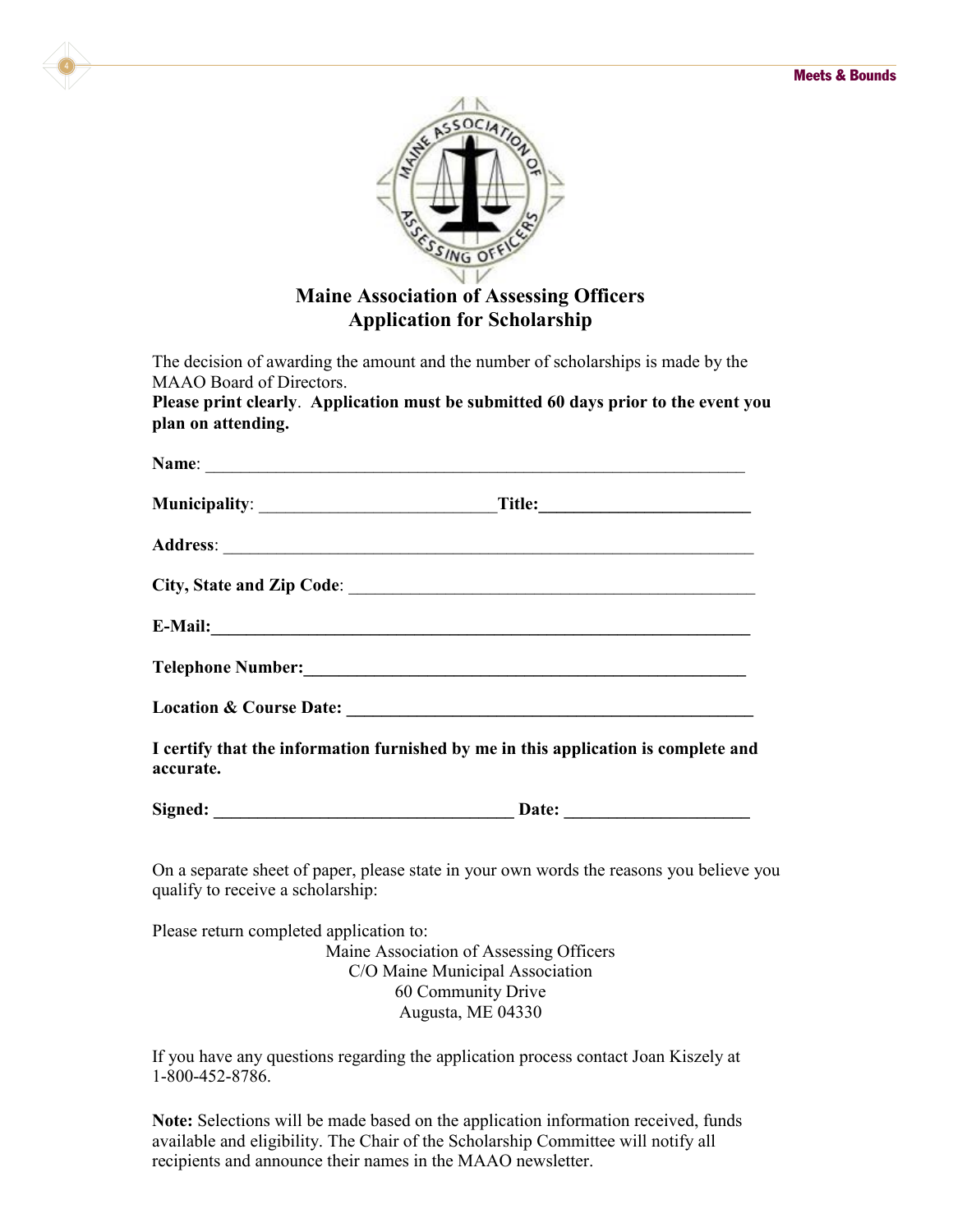

#### My Experience with a Hannaford Appeal

During a recent appeal there was a review of all Hannaford Supermarkets in New England. Who has the highest cost per square foot of Hannaford Supermarkets in New England? Town of Waldoboro, it seems has the highest cost per square foot.

Prior to the renovation and addition to the local Hannaford Supermarket, the Town of Waldoboro's assessment was \$998,000. The building permit stated the cost to complete would be \$4,180,638. After careful review of the construction project, Waldoboro Assessors increased the assessment to \$4,124,000 or up \$3,126,000 on a \$4,180,638 estimated renovation costs. Robert McDonald of Park Place Consulting did supply a Building Construction detail of \$3,712,517 of which \$937,537 was demolition costs. The Assessors had priced freezer and cooler space separate, as had eight other towns and used a Grade A Marshall & Swift valuation cost to arrive at the current number. Mr. McDonald explained paving and parking lot lighting are usually assessed under land value not building value and the income supplier for the income approach was 2% of sales for the year. So what are the starting square foot costs by town for the buildings?

On the night of the appeal Mr. McDonald offered to withdraw the appeal if the Town of Waldoboro would correct their figure for next year. That offer made my night a lot better. The new assessment cost per square foot is now at \$155 still the highest in all of New England.

Respectfully Submitted, Darryl McKenney

| Auburn \$93          | Kennebunk \$56     |  |  |
|----------------------|--------------------|--|--|
| Augusta \$101        | Lewiston \$74      |  |  |
| Augusta \$139        | Madison \$43       |  |  |
| Bangor \$120         | Newport \$93       |  |  |
| Bar Harbor \$82      | North Berwick \$98 |  |  |
| Belfast \$70         | Rockland \$55      |  |  |
| Biddeford \$79       | Sanford \$49       |  |  |
| Boothbay Harbor \$51 | Scarborough \$57   |  |  |
| Brewer \$91          | Showhegan \$46     |  |  |
| Bridgton \$113       | So Portland \$70   |  |  |
| Brunswick \$100      | So Portland \$78   |  |  |
| Bucksport \$67       | Topsham \$67       |  |  |
| Camden \$72          | Waldoboro \$182    |  |  |
| Caribou \$82         | Waterboro \$137    |  |  |
| China \$96           | Waterville \$59    |  |  |
| Dexter \$52          | Wells \$76         |  |  |
| Falmouth \$97        | Westbrook \$75     |  |  |
| Gardiner \$69        | Windham \$73       |  |  |
| Gorham \$82          | Wintrop \$93       |  |  |
| Hampden \$68         | Yarmouth \$105     |  |  |
| Houlton \$68         | <b>York \$92</b>   |  |  |

### **Meets & Bounds publication months:**

**February, May, August & December**

**Please contact Tammy Brown or a Director if you have any news for the newsletter.**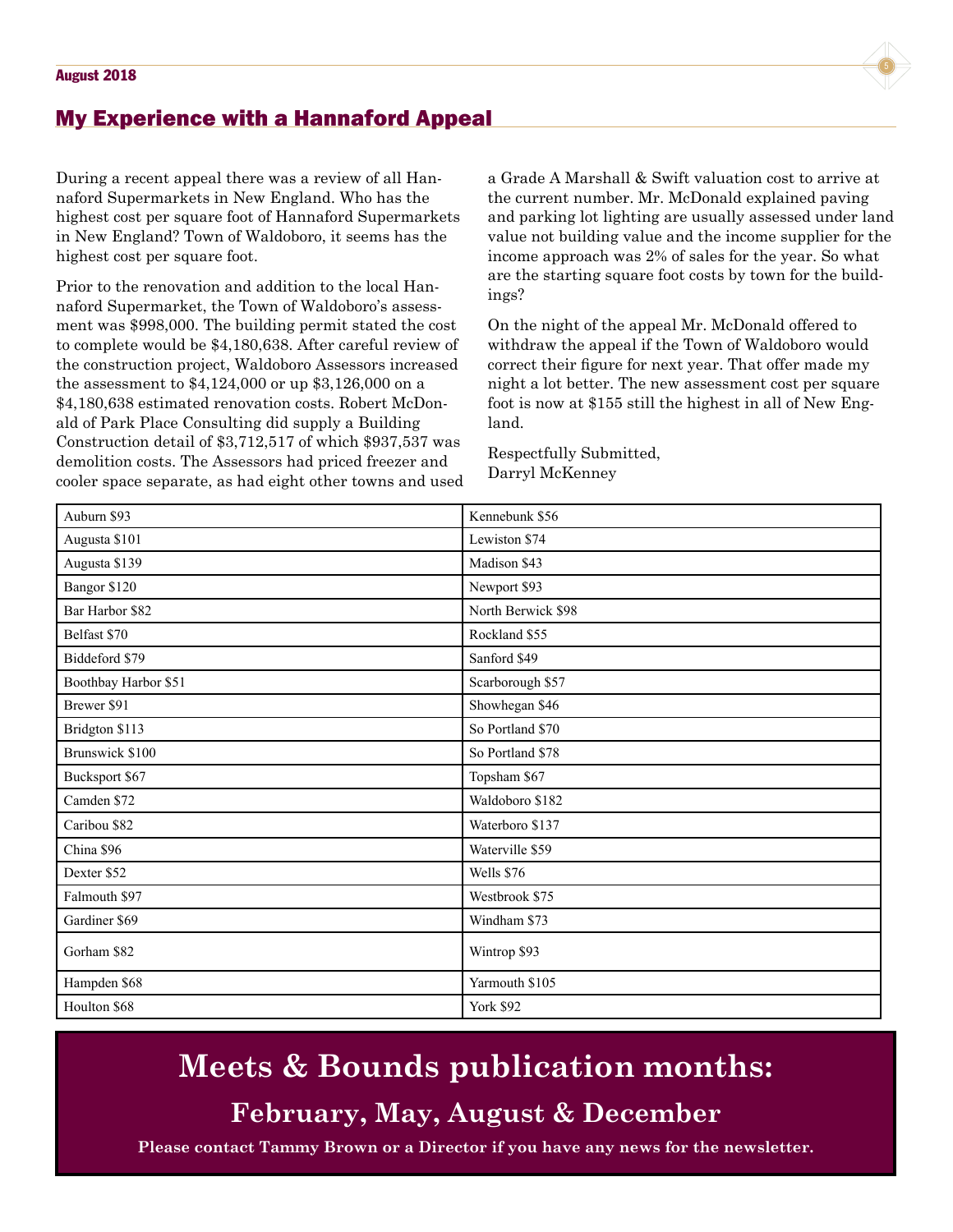

# Get your **CAN** to the polls!

### Assessing Departments across the State are holding

### **"Thanks for Giving"**

food drives to benefit local food pantries.



Bring non-perishable food items and/or cash donations to the polls on **Election Tuesday** in November or during absentee voting. Every dollar raised equals three dollars to the pantry.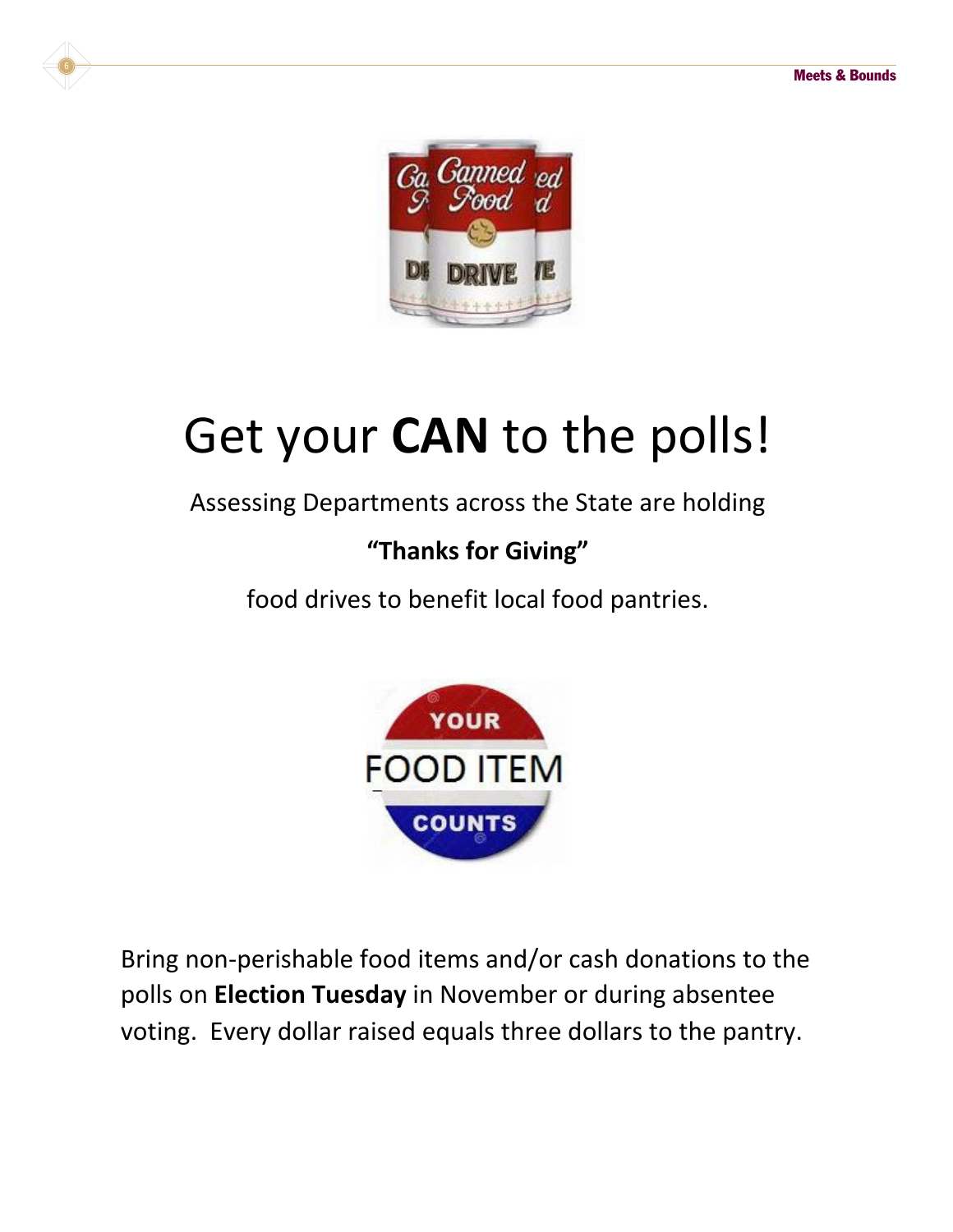

#### Residential Solar Panels v. Tax Assessor

On February 1, 2018 (just beating out the deadline for appeal by one day) the Town of York's Assessor's Office received a request for abatement from the law firm of PretiFlaherty. Attorney Kristin Collins, representing twelve property owners, is seeking an abatement for the full value of all residential solar panels assessed to the appellants. No mention of the market value of the subject properties is made.

Currently the Town of York has 37 properties with solar panels and 4 more pending. We have been taxing solar panels since 2016. After attending a presentation to assessors on how solar panels affect the market value of properties, my staff decided that we need to be assessing for solar panels in a consistent and fair manner. We did an analysis of costs using building permits, published articles, and advice from ReVision Energy who conducted the presentation to Maine assessors.

It was determined to assess all panels as an extra feature to the building of each property, at an average replacement cost of \$1,000 per panel. The panels depreciate at the same rate as the main structure based on the age and condition. The assessment of the panels is calculated on the cost of materials and installation; it does not include any rebates or incentives associated with the product. It does appear that the cost is significantly affected by a quantity discount. We continue to monitor the costs as time goes on just like we do with all construction.

This year we had only one property with solar panels sell that we could use as an example of the effect a solar panel installation has on market value. This particular property sold for 17% above assessed value while three comparable properties in close proximity sold for 2% above, 9% below, and 15% below. This is not a strong sample, but it does show a positive influence. I have not found one article out there that places a negative effect on market value for homes with solar panels; of course the majority of the papers written are by solar energy companies!

After I denied the abatement requests, the property owners appealed to our Board of Assessment Review. The Board determined that the assessments were not manifestly wrong and that the appellants failed to prove that the panels were overvalued. PretiFlaherty immediately appealed the Board's decision to Superior Court. Jim Katsiaficas of Perkins/Thompson is representing the Town of York. Attorney Collins has since asked for a 90 day extension in the hopes of settling out of court.

Stay tuned! – Rick Mace

### MAAO Meeting/Training Calendar 2018

| September<br>$5 - 7$ | Wednesday,<br>Thursday,<br>Friday | Fall<br>Conference<br>Annual<br>Meeting | Sebasco<br>Harbor<br>Resort |
|----------------------|-----------------------------------|-----------------------------------------|-----------------------------|
| October 3 &          | Wednesday                         | <b>MMA Annual</b>                       | Augusta                     |
| 4                    | & Thursday                        | Convention                              | <b>Civic Center</b>         |